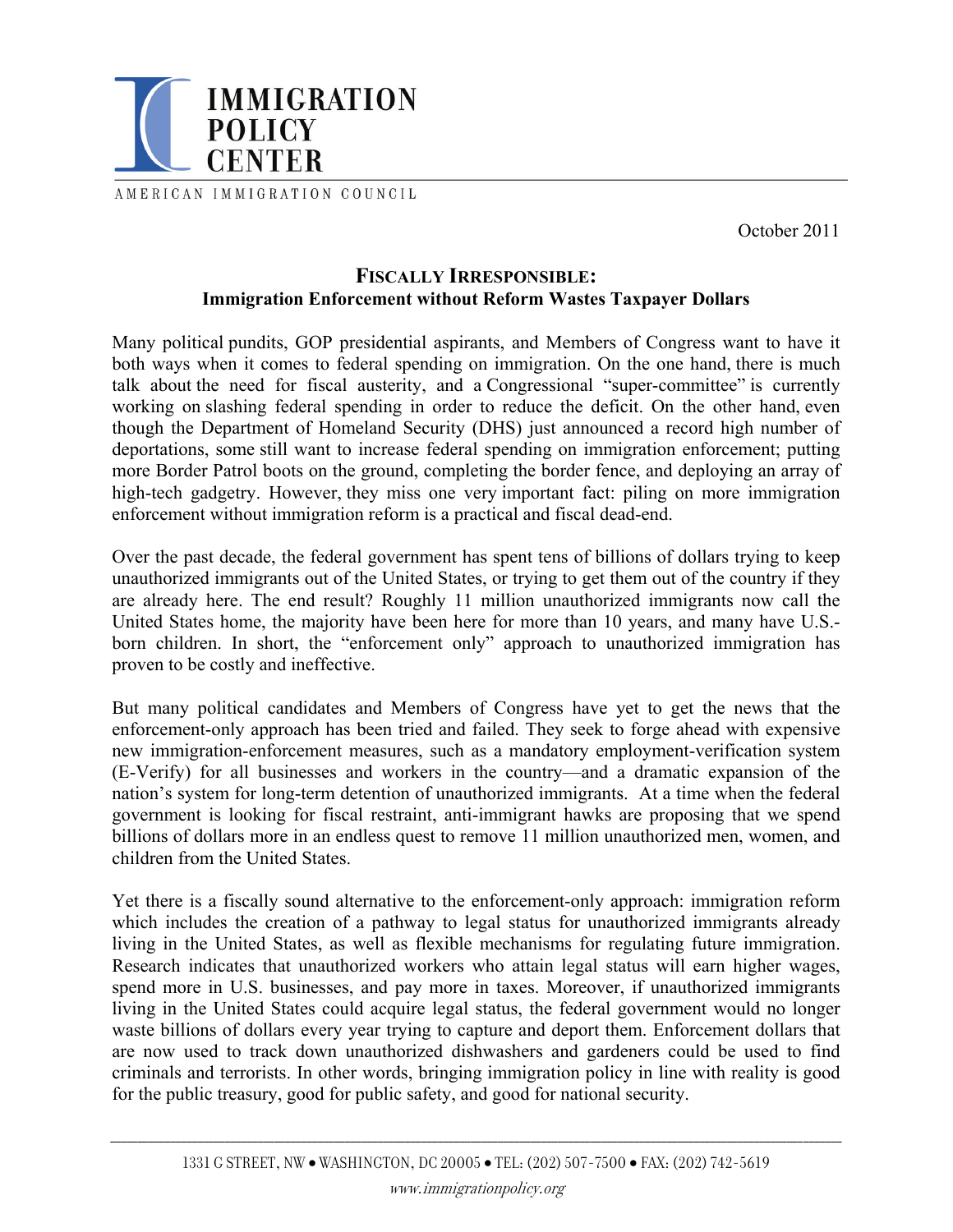#### **Spending on immigration enforcement has grown dramatically in recent years.**

- $\triangleright$  The budget of U.S. Customs and Border Protection (CBP) grew from \$5.9 billion in Fiscal Year (FY) 2003—when it was created as part of the Department of Homeland Security (DHS)—to \$11.5 billion in FY 2011. The President's proposed budget for FY 20[1](#page-5-0)2 would increase that to \$11.8 billion {Figure 1}.<sup>1</sup>
	- Within CBP, the amount of money allocated to the U.S. Border Patrol grew from \$1.5 billion in FY [2](#page-5-1)003 to \$3 billion in FY 2010.<sup>2</sup>



#### **Figure 1: Budget of U.S. Customs and Border Protection, FY 2003-2012**

Source: Department of Homeland Security, *Budget in Brief* , Fiscal Years 2005-2012.

- $\triangleright$  The budget of U.S. Immigration and Customs Enforcement (ICE)—the agency within DHS that is responsible for immigration enforcement in the interior of the United States—increased from \$3.3 billion in FY 2003 to \$5.7 billion in FY 2011. The President's proposed budget for FY 2012 would raise that slightly to \$5.8 billion {Figure  $2\}$ .<sup>[3](#page-5-1)</sup>
	- Within ICE, the amount of money devoted to Detention and Removal Operations increased from \$1.2 billion in FY 2005 to \$2.6 billion in FY  $2010.<sup>4</sup>$  $2010.<sup>4</sup>$  $2010.<sup>4</sup>$
	- It costs roughly [\\$166 per day](http://www.immigrationforum.org/images/uploads/MathofImmigrationDetention.pdf) for ICE to detain one person. ICE spends \$5.5 million per day to detain 33,400 people in over 250 facilities, according to estimates by the National Immigration Forum.<sup>[5](#page-5-1)</sup>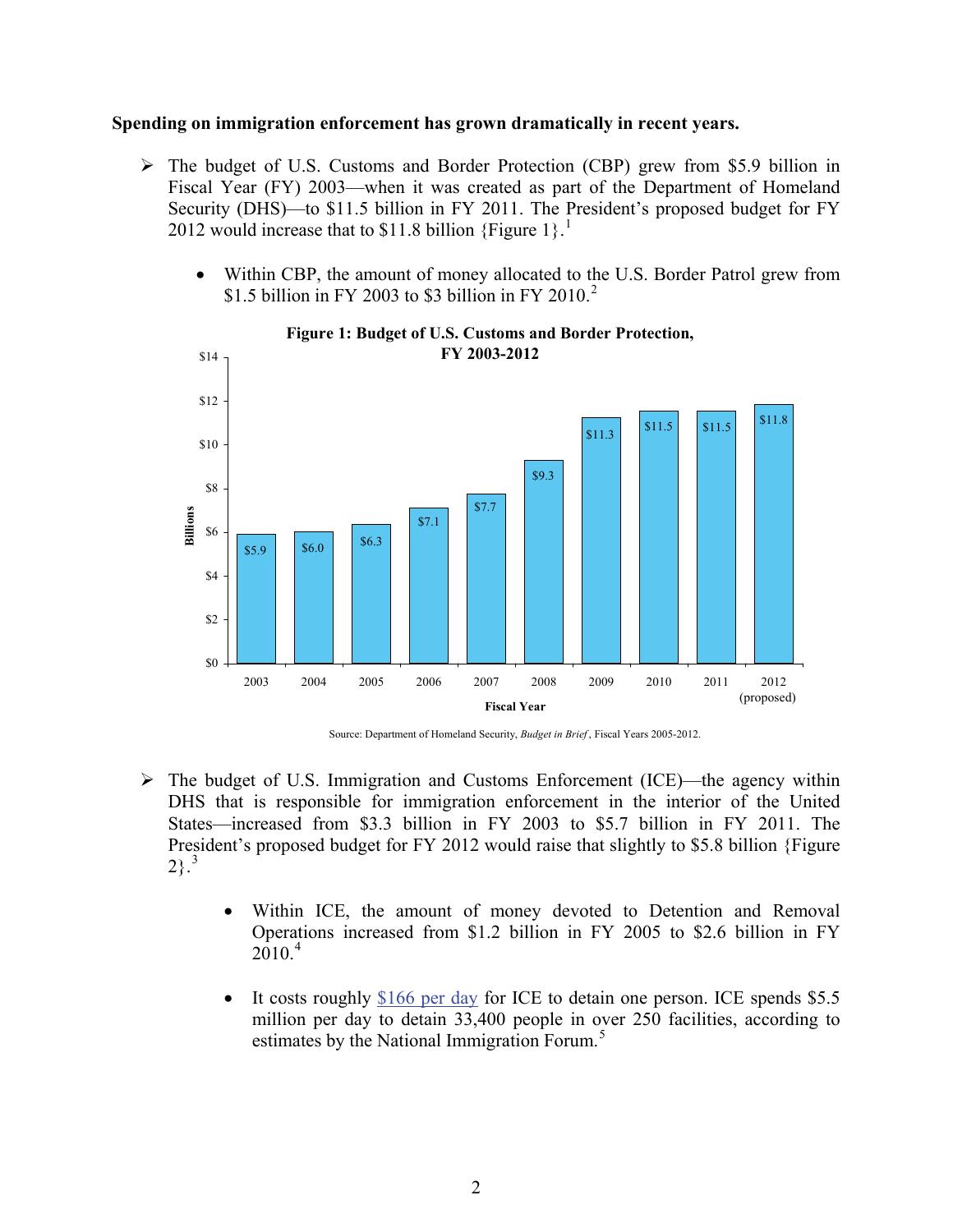• In 2009 and 2010, over half of detainees did not have criminal records. Traffic offenses accounted for roughly 20 percent of those who did have criminal records.<sup>[6](#page-5-1)</sup>



**Figure 2: Budget of U.S. Immigration and Customs Enforcement, FY 2003-2012**

### **Despite increased spending on immigration enforcement, unauthorized immigrants remain firmly entrenched in U.S. society.**

- $\triangleright$  The Pew Hispanic Center estimates that there were  $\frac{11.2 \text{ million unauthorized impirants}}{11.2 \text{ million unauthorized impirants}}$ in the country as of  $2010$ ,<sup>[7](#page-5-1)</sup> while the DHS Office of Immigration Statistics puts the number at  $10.8$  $10.8$  million.<sup>8</sup>
- $\triangleright$  [Three-fifths](http://www.dhs.gov/xlibrary/assets/statistics/publications/ois_ill_pe_2010.pdf#page=3) of unauthorized immigrants who were in the country as of 2010 had been here for more than a decade. According to DHS, 42 percent had arrived during the 1990s, while another 1[9](#page-5-1) percent had come during the  $1980s$ .<sup>9</sup>
- $\triangleright$  According to Pew, [4.5 million](http://pewhispanic.org/files/reports/133.pdf#page=14) native-born, U.S.-citizen children have at least one unauthorized parent.<sup>[10](#page-5-1)</sup>
- $\triangleright$  In spite of a worsening economy and increased immigration enforcement, unauthorized immigrants in the United States are not leaving. A July 2011 [study](http://www.rand.org/news/press/2011/07/13.html) from the RAND Corporation found that *fewer* Mexican immigrants returned to Mexico in 2008 and 2009 than in the two years before the recession. $^{11}$  $^{11}$  $^{11}$
- $\triangleright$  U.S. border enforcement operations have not closed down the routes for unauthorized entry into the United States. This is apparent in surveys conducted among Mexican migrants from 2005 through 2009 by Wayne Cornelius and researchers at the Center for Comparative Immigration Studies at the University of California, San Diego. Cornelius

Source: Department of Homeland Security, *Budget in Brief* , Fiscal Years 2005-2012.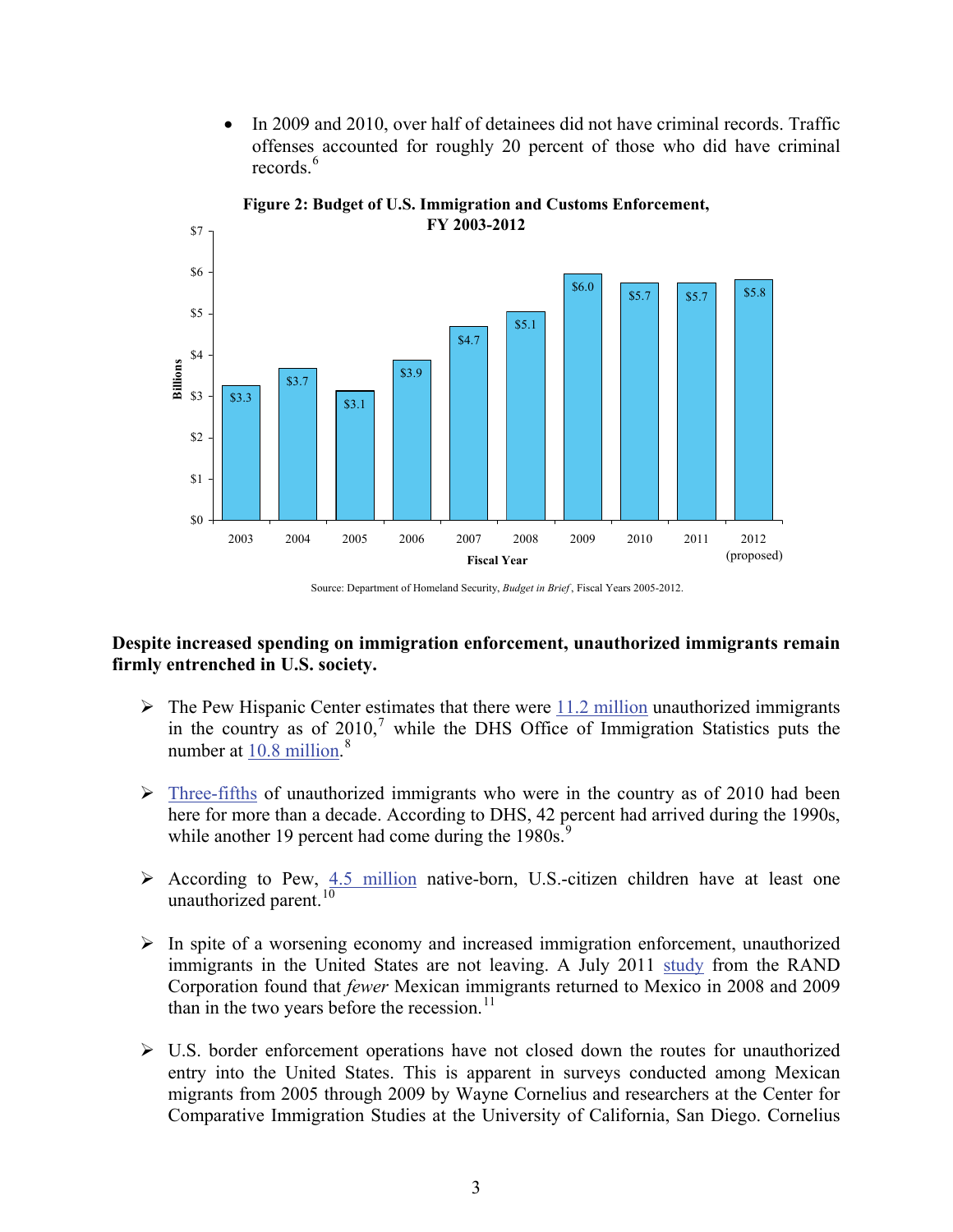and his team found that, due largely to increased reliance upon smugglers, well over 90 percent of unauthorized migrants from sending communities in Mexico eventually make it into the United States.<sup>12</sup>

# **History has shown that legalized workers earn more, spend more, and pay more in taxes.**

- $\triangleright$  [Studies](http://www.immigrationpolicy.org/sites/default/files/docs/Hinojosa  Raising the Floor for American Workers 010710.pdf#page=9) have found that immigrants who received legal status under the 1986 Immigration Reform and Control Act (IRCA) went on to acquire more education, earn higher wages, move out of poverty, and buy homes.<sup>[13](#page-5-1)</sup> For example, a 2009 [study](http://www.immigrationpolicy.org/sites/default/files/docs/Economic_Progress_via_Legalization_-_Paral_110509.pdf#page=11) by Rob Paral & Associates for the Immigration Policy Center found that "IRCA immigrants age 25-34 years in 1990 experienced an increase of 41 percentage points in home ownership rates by  $2006.^{614}$  $2006.^{614}$  $2006.^{614}$
- $\triangleright$  Legal status allows workers to move into higher-paid occupations. Many workers legalized under IRCA were able to move into entirely new occupations that pay higher average wages than the occupations in which they previously worked, according to various [studies](http://www.migrationinformation.org/Feature/display.cfm?ID=233).<sup>[15](#page-5-1)</sup> For instance, a [survey](http://ideas.repec.org/a/spr/jopoec/v13y2000i1p81-98.html) of Mexican men legalized under IRCA found that 38.8 percent had moved up into higher-paying occupations by 1992.<sup>[16](#page-5-1)</sup>

# **Legalization of unauthorized immigrants would support new jobs and raise tax revenues.**

- ¾ A 2010 study by Raúl Hinojosa-Ojeda, conducted for the Immigration Policy Center and the Center for American Progress, estimates that immigration reform which includes legalization of unauthorized immigrants and the creation of more flexible channels for legal immigration in the future would add at least [\\$1.5 trillion](http://www.immigrationpolicy.org/sites/default/files/docs/Hinojosa - Raising the Floor for American Workers 010710.pdf#page=3) in cumulative U.S. Gross Domestic Product (GDP) over 10 years.<sup>[17](#page-5-1)</sup>
	- Over the first three years, higher personal income would generate increased consumer spending—enough to support [750,000–900,000 jobs](http://www.immigrationpolicy.org/sites/default/files/docs/Hinojosa - Raising the Floor for American Workers 010710.pdf#page=4) in the United States—as well as increased tax revenues of [\\$4.5-\\$5.4 billion](http://www.immigrationpolicy.org/sites/default/files/docs/Hinojosa - Raising the Floor for American Workers 010710.pdf#page=4).<sup>[18](#page-5-1)</sup>
	- The benefits of additional growth in the gross domestic product would be spread broadly throughout the U.S. economy, but [immigrant-heavy sectors](http://www.immigrationpolicy.org/sites/default/files/docs/Hinojosa - Raising the Floor for American Workers 010710.pdf#page=4) such as textiles, electronic equipment, and construction would see particularly large increases<sup>[19](#page-5-1)</sup>
- $\triangleright$  A 2010 study from the University of Southern California estimates that "unauthorized" Latino immigrants in California…missed out on approximately [\\$2.2 billion](http://csii.usc.edu/documents/economic_benefits_immigrant_authorization.pdf#page=3) in wages and salary income last year alone due solely to their legal status, and the state lost out on the multiplied impacts of that potential income and spending, suggesting a total potential gain of [\\$3.25 billion](http://csii.usc.edu/documents/economic_benefits_immigrant_authorization.pdf#page=3) annually from authorization."[20](#page-5-1)
	- Because unauthorized immigrants earn less than they would if they had legal status, the California state government lost out on [\\$310 million](http://csii.usc.edu/documents/economic_benefits_immigrant_authorization.pdf#page=3) in income taxes in 2009, while the federal government missed out on [\\$1.4 billion.](http://csii.usc.edu/documents/economic_benefits_immigrant_authorization.pdf#page=3)
	- Moreover, "gains from increased levels of educational attainment...and English fluency would result in an additional \$8.6 billion in wage income. The multiplied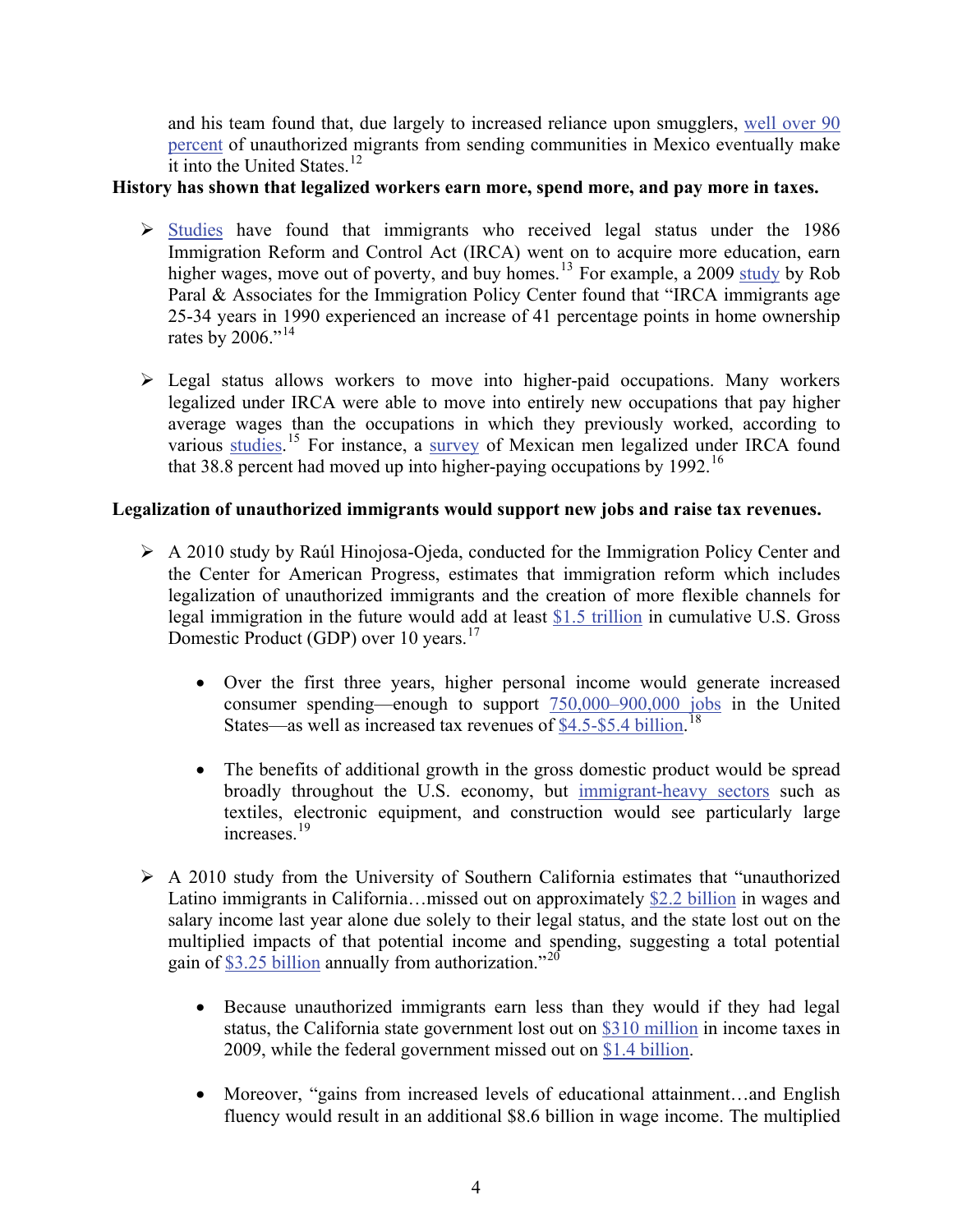impact of this on the California economy in direct and indirect spending would be about \$12.7 billion. Combined with the immediate effects, this is a \$16 billion boost to California."<sup>21</sup>

- $\triangleright$  A 2009 report by the libertarian CATO Institute found that "the positive impact for U.S. households of legalization...would be 1.27 percent of GDP or [\\$180 billion"](http://www.cato.org/pubs/tpa/tpa-040.pdf) (in 2019).<sup>[22](#page-5-1)</sup>
- $\triangleright$  The 2006 immigration reform bill, which included a legalization program, would have more than paid for its reform provisions through increased tax revenue. The Congressional Budget Office and the Joint Committee on Taxation [estimated](http://www.cbo.gov/ftpdocs/72xx/doc7208/s2611.pdf#page=29) that, as originally introduced on April 7, 2006, the Comprehensive Immigration Reform Act of 2006 would have generated \$66 billion in new revenue during 2007-2016 from income and payroll taxes, as well as various administrative fees. $^{23}$  $^{23}$  $^{23}$ 
	- This additional revenue would have more than [offset](http://www.cbo.gov/ftpdocs/72xx/doc7208/s2611.pdf#page=43) the \$54 billion in new "direct spending" during 2007-2016 for refundable tax credits, Medicaid, Medicare, Social Security, and food stamps for newly eligible immigrants and their families. $24$

# **The alternative to comprehensive reform—deportation—would be expensive and damaging to the U.S. economy.**

- $\triangleright$  It would cost \$200 billion over five years to deport 10.8 million unauthorized immigrants, according to a 2010 study by the [Center for American Progress.](http://www.americanprogress.org/issues/2010/03/pdf/cost_of_deportation.pdf)<sup>[25](#page-5-1)</sup>
- $\triangleright$  Deporting millions of unauthorized workers and consumers would damage the U.S. economy. The [2010 study](http://www.immigrationpolicy.org/sites/default/files/docs/Hinojosa - Raising the Floor for American Workers 010710.pdf#page=14) by Raúl Hinojosa-Ojeda estimates that mass deportation would reduce U.S. GDP by 1.46 percent annually, amounting to a \$2.6 trillion cumulative loss in GDP over 10 years, not including the actual costs of deportation.<sup>[26](#page-6-0)</sup>
- $\triangleright$  The 2009 Cato [report](http://www.cato.org/pubs/tpa/tpa-040.pdf) estimates that "a policy that reduces the number of low-skilled immigrant workers by 28.6 percent compared to projected levels would reduce U.S. household welfare by about 0.5 percent, or \$80 billion" (in 2019).<sup>[27](#page-6-0)</sup>
- $\triangleright$  The [Perryman Group](http://www.americansforimmigrationreform.com/files/Impact_of_the_Undocumented_Workforce.pdf#page=69) estimated in a 2008 report that the long-term negative effect of eliminating the unauthorized workforce would include roughly \$245 billion in lost GDP and 2.8 million lost jobs. $28$

The billions of dollars which the U.S. government spends each year on immigration enforcement is not money well-spent. Much of it is devoted to keeping out or kicking out unauthorized immigrants who do not represent any sort of threat to the United States. However, the solution to this problem is not simply to cut the bloated immigration-enforcement budget. We must also make sure that immigration-enforcement money is spent wisely. It should be used to find criminals and terrorists and to put them behind bars, not to needlessly detain and imprison unauthorized housekeepers and busboys who have committed low-level immigration violations. The solution is not, as some Members of Congress propose, to pass "get tough" legislation which calls for even more non-violent individuals to be rounded up and forced into a costly and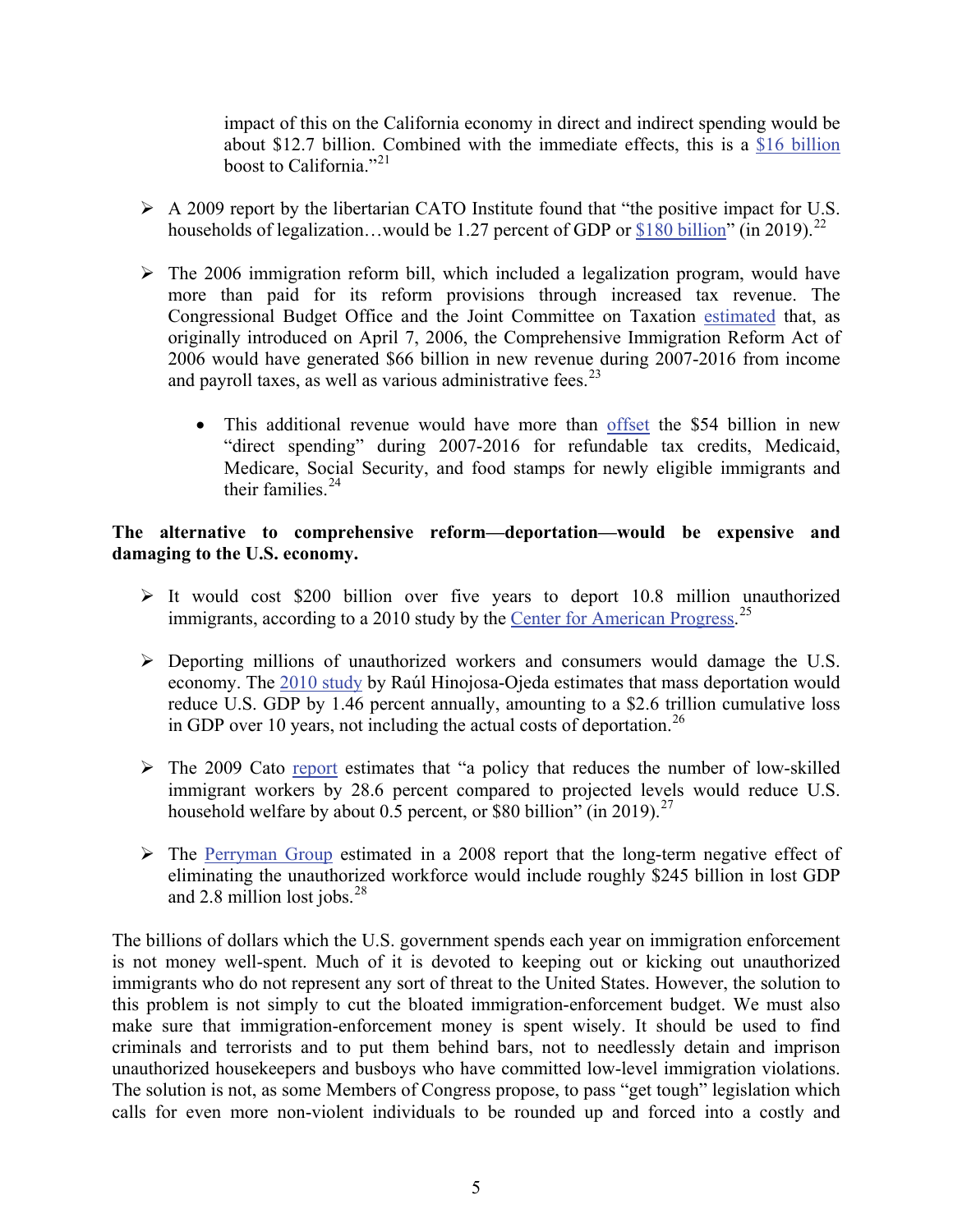inhumane detention system. That only aggravates the problem. Our immigration-enforcement system will not be effective, or cost-effective, until it distinguishes people who are dangerous from people who are not.

### **Endnotes**

 $\overline{a}$ 

8 Michael Hoefer, Nancy Rytina, and Bryan C. Baker, *[Estimates of the Unauthorized Immigrant Population Residing in the](http://www.dhs.gov/xlibrary/assets/statistics/publications/ois_ill_pe_2010.pdf)  [United States: January 2010](http://www.dhs.gov/xlibrary/assets/statistics/publications/ois_ill_pe_2010.pdf)* (Washington, DC: U.S. Department of Homeland Security, Office of Immigration Statistics, February 2011), p. 2.

9 Michael Hoefer, Nancy Rytina, and Bryan C. Baker, *[Estimates of the Unauthorized Immigrant Population Residing in the](http://www.dhs.gov/xlibrary/assets/statistics/publications/ois_ill_pe_2010.pdf)  [United States: January 2010](http://www.dhs.gov/xlibrary/assets/statistics/publications/ois_ill_pe_2010.pdf)* (Washington, DC: U.S. Department of Homeland Security, Office of Immigration Statistics, February 2011), p. 3.

<sup>11</sup> Michael S. Rendall, Peter Brownell, and Sarah Kups, *[Declining Return Migration From the United States](http://www.rand.org/news/press/2011/07/13.html)* 

toMexico in the Late-2000s Recession: A Research Note (Santa Monica, CA: RAND Corporation, July 9, 2011).<br><sup>12</sup> Wayne Cornelius and Members of the Mexican Migration Field Research and Training Program, Center for Comparati Immigration Studies, University of California, San Diego, *[Current Migration Trends from Mexico: What Are the Impacts of the](http://www.immigrationpolicy.org/sites/default/files/docs/MigrationCornelius060809.pdf#page=44)  Economic Crisis and U.S. Enforcement Strategy?*, June 8, 2009, p. 44.<br><sup>13</sup> Raúl Hinojosa-Ojeda, *[Raising the Floor for American Workers: The Economic Benefits of Comprehensive Immigration Reform](http://www.immigrationpolicy.org/sites/default/files/docs/Hinojosa%20-%20Raising%20the%20Floor%20for%20American%20Workers%20010710.pdf)* 

(Washington, DC: Immigration Policy Center of the American Immigration Council and the Center for American Progress, January 2010), pp. 7-9.

14 Rob Paral & Associates, *[Economic Progress via Legalization: Lessons from the Last Legalization Program](http://www.immigrationpolicy.org/sites/default/files/docs/Economic_Progress_via_Legalization_-_Paral_110509.pdf)* (Washington, DC:

<sup>15</sup> See Mary G. Powers, Ellen Percy Kraly, and William Seltzer, "[IRCA: Lessons of the Last U.S. Legalization Program](http://www.migrationinformation.org/Feature/display.cfm?ID=233)," *Migration Information Source*, July 2004.<br><sup>16</sup> Sherrie A. Kossoudji and Deborah A. Cobb-Clark, "[IRCA's Impact on the Occupational Concentration and Mobility of Newly-](http://ideas.repec.org/a/spr/jopoec/v13y2000i1p81-98.html)

Legalized Mexican Men," Journal of Population Economics, vol. 13, no. 1, February 2000: 81-98.<br><sup>[17](http://ideas.repec.org/a/spr/jopoec/v13y2000i1p81-98.html)</sup> Raúl Hinojosa-Ojeda, *[Raising the Floor for American Workers: The Economic Benefits of Comprehensive Immigration Reform](http://www.immigrationpolicy.org/sites/default/files/docs/Hinojosa%20-%20Raising%20the%20Floor%20for%20American%20Workers%20010710.pdf)* 

(Washington, DC: Immigration Policy Center of the American Immigration Council and the Center for American Progress, January 2010), p. 13.

18 Raúl Hinojosa-Ojeda, *[Raising the Floor for American Workers: The Economic Benefits of Comprehensive Immigration Reform](http://www.immigrationpolicy.org/sites/default/files/docs/Hinojosa%20-%20Raising%20the%20Floor%20for%20American%20Workers%20010710.pdf)* (Washington, DC: Immigration Policy Center of the American Immigration Council and the Center for American Progress, January 2010), p. 13.

19 Raúl Hinojosa-Ojeda, *[Raising the Floor for American Workers: The Economic Benefits of Comprehensive Immigration Reform](http://www.immigrationpolicy.org/sites/default/files/docs/Hinojosa%20-%20Raising%20the%20Floor%20for%20American%20Workers%20010710.pdf)* (Washington, DC: Immigration Policy Center of the American Immigration Council and the Center for American Progress, January 2010), p. 14.

20 Manuel Pastor, Justin Scoggins, Jennifer Tran, and Rhonda Ortiz, *[The Economic Benefits of Immigrant Authorization in](http://csii.usc.edu/documents/economic_benefits_immigrant_authorization.pdf)  [California](http://csii.usc.edu/documents/economic_benefits_immigrant_authorization.pdf)* (Los Angeles, CA: Center for the Study of Immigrant Integration, University of Southern California, January 2010), p. 6.

21 Manuel Pastor, Justin Scoggins, Jennifer Tran, and Rhonda Ortiz, *[The Economic Benefits of Immigrant Authorization in](http://csii.usc.edu/documents/economic_benefits_immigrant_authorization.pdf)  [California](http://csii.usc.edu/documents/economic_benefits_immigrant_authorization.pdf)* (Los Angeles, CA: Center for the Study of Immigrant Integration, University of Southern California, January 2010), p. 8.

22 Peter B. Dixon and Maureen T. Rimmer, *[Restriction or Legalization? Measuring the Economic Benefits of Immigration](http://www.cato.org/pubs/tpa/tpa-040.pdf)  Reform*(Washington, DC: Cato Institute, August 13, 2009), p. 1.<br><sup>[23](http://www.cato.org/pubs/tpa/tpa-040.pdf)</sup> Congressional Budget Office, <u>[S. 2611: Comprehensive Immigration Reform Act of 2006, as introduced on April 7, 2006](http://www.cbo.gov/ftpdocs/72xx/doc7208/s2611.pdf), May</u>

16, 2006, p. 27.

24 Congressional Budget Office, *[S. 2611: Comprehensive Immigration Reform Act of 2006, as introduced on April 7, 2006](http://www.cbo.gov/ftpdocs/72xx/doc7208/s2611.pdf)*, May 16, 2006, p. 5.

25 Marshall Fitz, Gebe Martinez, and Madura Wijewardena, *[The Costs of Mass Deportation: Impractical, Expensive, and](http://www.americanprogress.org/issues/2010/03/pdf/cost_of_deportation.pdf)  [Ineffective](http://www.americanprogress.org/issues/2010/03/pdf/cost_of_deportation.pdf)* (Washington, DC: Center for American Progress, March 2010), p. 2.

<span id="page-5-1"></span><span id="page-5-0"></span><sup>&</sup>lt;sup>1</sup> Department of Homeland Security, *Budget in Brief*, Fiscal Years 2005-2012. <sup>1</sup> Department of Homeland Security, *Budget in Brief*, Fiscal Years 2005-2012.<br><sup>2</sup> U.S. Border Betrol Hondquerters, Office of Bublie Affairs, April 26, 2010 and

<sup>&</sup>lt;sup>2</sup> U.S. Border Patrol Headquarters, Office of Public Affairs, April 26, 2010 and September 25, 2009.<br><sup>3</sup> Department of Homeland Sequrity, *Pudset in Priof*, Fiscal Vegrs 2005, 2012.

<sup>&</sup>lt;sup>3</sup> Department of Homeland Security, *Budget in Brief*, Fiscal Years 2005-2012.

<sup>&</sup>lt;sup>4</sup> U.S. Immigration and Customs Enforcement, *Budget Fact Sheet*, Fiscal Years 2005-2010.

National Immigration Forum, *[The Math of Immigration Detention: Runaway Costs for Immigration Detention Do Not Add Up](http://www.immigrationforum.org/images/uploads/MathofImmigrationDetention.pdf)*  toSensible Policies (Washington, DC: August 2011), p. 2.<br><sup>[6](http://www.immigrationforum.org/images/uploads/MathofImmigrationDetention.pdf)</sup> National Immigration Forum, *<u>The Math of Immigration Detention: Runaway Costs for Immigration Detention Do Not Add Up</u>* 

*toSensible Policies* (Washington, DC: August 2011), p. 2.

Jeffrey S. Passel and D'Vera Cohn, *[Unauthorized Immigrant Population: National and State Trends, 2010](http://pewhispanic.org/files/reports/133.pdf)* (Washington, DC: Pew Hispanic Center, February 1, 2011), p. 1.

<sup>&</sup>lt;sup>10</sup> Jeffrey S. Passel and D'Vera Cohn, *[Unauthorized Immigrant Population: National and State Trends, 2010](http://pewhispanic.org/files/reports/133.pdf)* (Washington, DC: Pew Hispanic Center, February 1, 2011), p. 1.